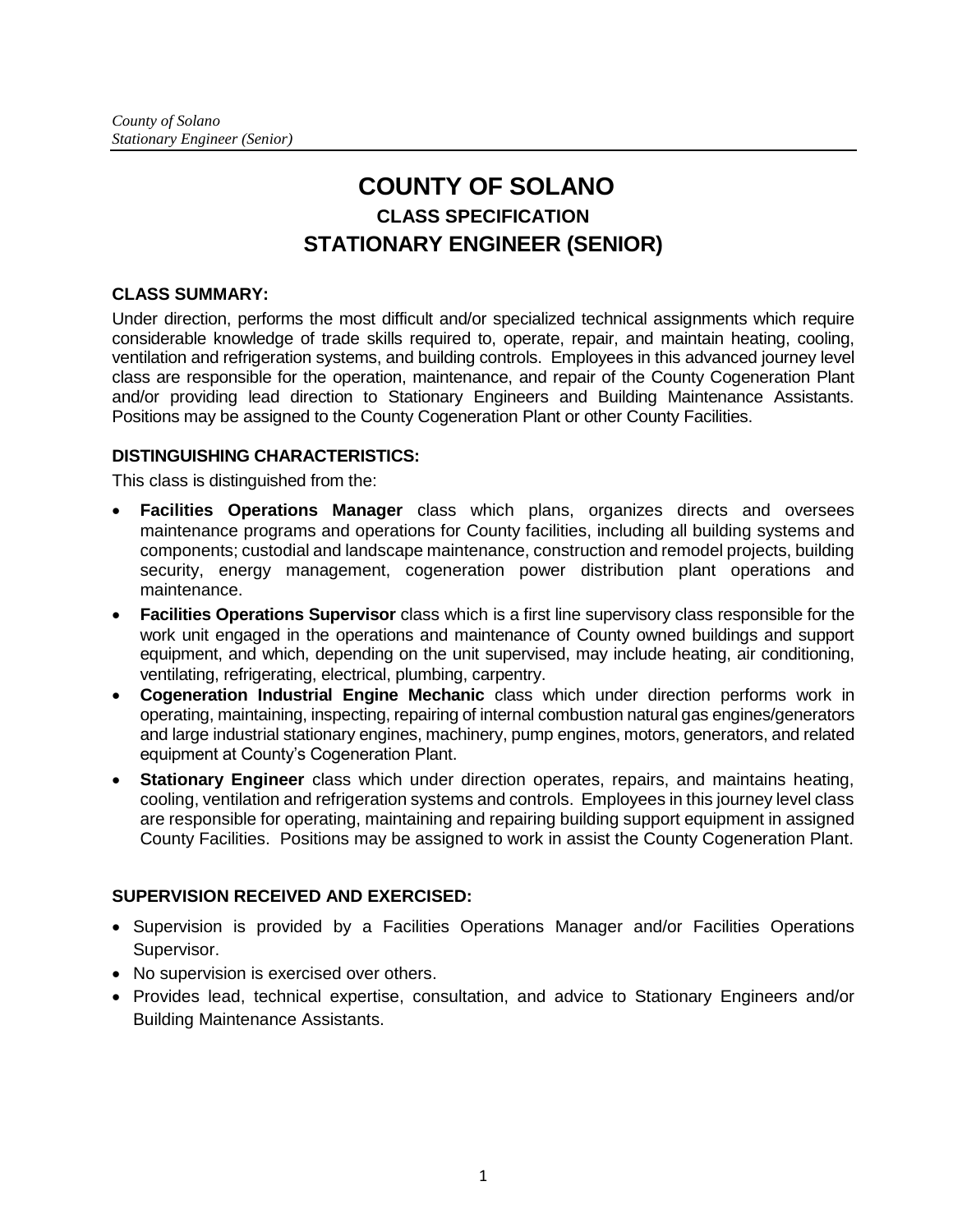**ESSENTIAL DUTIES:** *This class specification represents the core area of responsibilities; specific position assignments will vary depending on the needs of the department.*

- Performs lead duties over Stationary Engineers and Building Maintenance Assistant, such as:
	- administers and providing on–the–job training;
	- passing on instructions received from supervisor and initiating work;
	- distributing work among staff;
	- monitoring status of work being performed and keeping supervisor informed of work progress;
	- reviewing work of assigned staff, informing supervisor of customer feedback, work quality, conduct problems, and providing input on performance to supervisor;
	- interpret administrative directions and incorporate into policies and procedures;
	- ensuring work is performed safely and efficiently;
	- assist with periodic inspections of County facilities to determine operating condition, safety, and deficiencies.
- Perform duties associated with the operation and maintenance of the Cogeneration Plant and/or other County buildings such as the following:
	- starts, stops and adjusts automatic and manual low and high voltage, electric, electronic automated and pneumatic controls to operate the heating, cooling, ventilating and refrigeration systems within recommended or prescribed operating ranges;
	- reads meters and gauges or automatic recording devices to verify operating conditions and records data such as temperature of equipment, hours of operation, fuel consumed, temperature or pressure, water levels, analyses of flue gases, and voltage load;
	- adjusts manual controls or overrides automatic controls to bring equipment into recommended or prescribed operating ranges, switch to back up equipment or systems, or shutdown equipment;
	- analyzes, trends and maintains equipment by testing, balancing and making adjustments to tightening fittings, repacking bearings and valves, replacing compressors, motors, pumps, value gaskets, recorders and gauges, and cleaning or replacing burners or other components using hand and power tools; oils and lubricates equipment; makes repairs to all associated equipment related to the HVAC and air distribution systems, including intakes and exhaust;
	- performs water treatment analysis on chilled, condenser and/or hot water and steam to maintain chemical control limits of the water, adds chemical additives, such as water softeners into treatment tank to prevent scale build up and to clean boiler lines;
	- performs visual inspections and preventative maintenance at determined intervals to detect malfunctions and/or the need for repairs;
	- maintain and repair decorative fountain controls;
	- performs preventative maintenance, repairs, and replacement of mechanical systems and components, including HVAC, refrigeration, and HVAC related pneumatic systems;
	- visually inspects equipment at periodic intervals to detect malfunctions or the need for repairs, adjustments, or lubrication;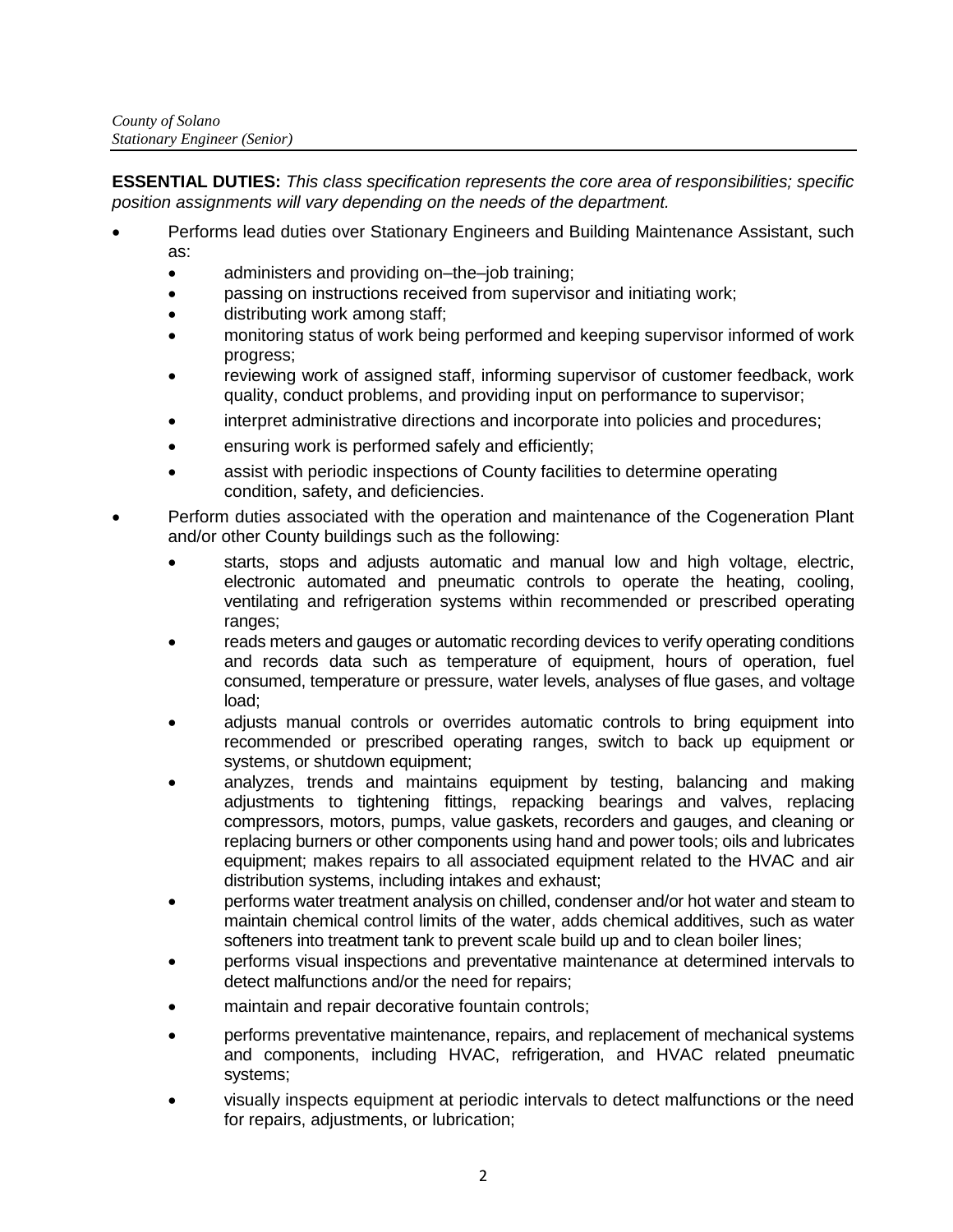- inspects, repairs, operates mechanical and electrical equipment operating parameters and conditions related to HVAC, refrigeration and mechanical systems;
- monitors, troubleshoots and maintains computer building management systems including operating systems, pressures, temperatures, trends, schedules, control logs, and alarms;
- performs minor programming adjustments to automated controls;
- oversees the maintenance performed on generator engines, evaluates engine operations and coordinates proper repair timelines as it pertains to the Cogeneration Plant;
- perform complex and routine computer program modifications, commodity price updates, report generation, system operation changes and back-up as it pertains to the Cogeneration Plant;
- provide assistance, compile reports, advise and oversee services performed by outside contractors, vendors, government agencies and P.G.&E as it pertains to the Cogeneration Plant;
- records operation and maintenance actions taken during particular shift;
- understand and interpret blueprints and building reference manuals;
- coordinates with and oversees the work of vendors and contractors;
- maintains documentation for compliance with CAL/OSHA standards; keeps records of disbursement inventories; and maintains adequate stock of supplies and equipment related to heating and air conditioning repair and maintenance;
- maintains the cleanliness of air vents in secured facilities that requires the use of a lift;
- performs the same duties as the work being led;
- coordinates work efforts of inter-related building systems with colleagues;
- performs other duties as assigned;

# **REQUIRED EDUCATION AND EXPERIENCE:**

- **Education:** High School Diploma, GED, or equivalent; **AND**
- **Experience:** Five (5) years of experience including three (3) years of apprenticeship training in a program or under a journey worker in heating, ventilating, air conditioning and/or refrigeration AND Two (2) years of full-time paid experience at the level of a journey worker in heating, ventilating, air conditioning and/or refrigeration.
- Journey worker certificate as a Stationary Engineer is highly desirable.

# **LICENSING, CERTIFICATION AND REGISTRATION REQUIREMENTS**:

- Applicants are required to possess, or obtain prior to employment, a valid California Driver's License, Class C.
- Applicants are required to possess a current Environmental Protection Agency, Section 608, Universal Certification.

**Note:** *All licenses, certificates and registrations must be kept current while employed in this class.*

# **REQUIRED KNOWLEDGE, SKILLS AND ABILITIES:**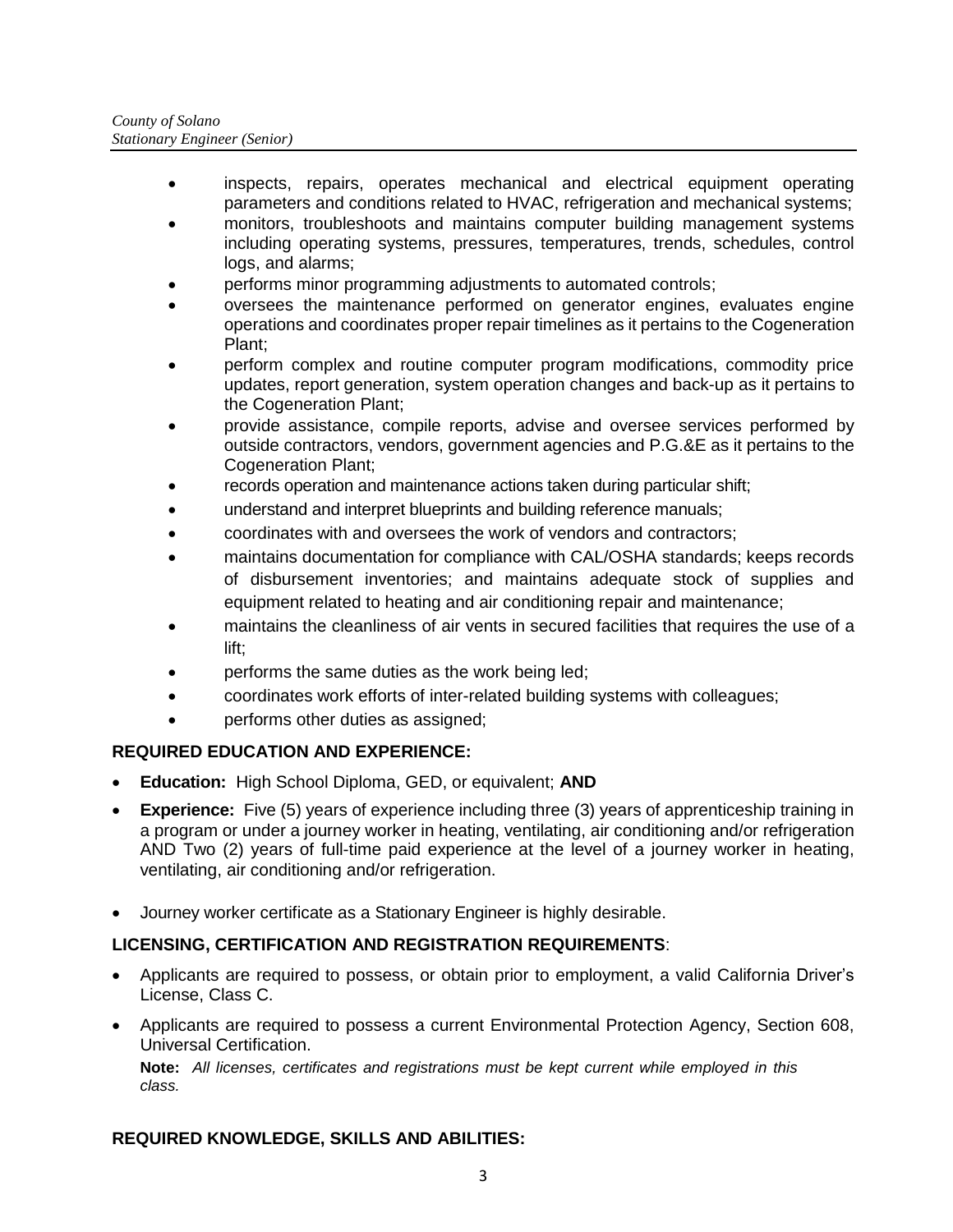#### **Knowledge of:**

- Theory and practices of heating, ventilating, air conditioning, electricity, hydraulics, thermal dynamics refrigeration and electronics.
- HVAC operations, maintenance and repair to include minor or major programming.
- Installation, maintenance, operation, repair, and balancing of environmental systems.
- drafting and blueprint reading.
- Pneumatic and electronic controls.
- Tools and equipment commonly used in the stationary engineering field.
- Chemistry, physics, and water treatment practices as they apply to stationary engineering equipment.
- Automated controls systems operations and minor programming of equipment commonly found in public buildings.
- Safe shop practices.
- Standard and accepted principles of leadership, on-the-job training, and work review.
- Laws, regulations and policies applicable to work performed.
- Customer service techniques.
- English composition, spelling, grammar, vocabulary, and punctuation for both written and oral communications.
- Basic mathematics to determine amount of materials needed for a job, including but not limited to square footage of areas to be worked on.
- Modern office equipment to include: computers, smartphones and related software applications.
- Construction safety protocols and regulations.

# **Skill and/or Ability to:**

- Distribute work and provide work directions, review work performance and conduct of staff, and provide on-the-job training to staff led.
- Understand, interpret and explain regulations and policies governing assigned program operations.
- Identify and analyze problems and implement changes.
- Make decisions and independent judgments.
- Organize and prioritize work assignments.
- Read and interpret building plans, blueprints, instructional mechanical plans, and related schematics.
- Diagnose mechanical operating troubles.
- Maintain accurate records and reports and documents any action taken.
- Comprehend and follow written and verbal instructions.
- Establish and maintain cooperative working relationships.
- Demonstrate tact and diplomacy.
- Determine the appropriate course of action in in stressful and/or emergency situations.
- Communicate effectively both verbally and in writing
- Collect and analyze data to identify needs and evaluate equipment effectiveness, draw logical conclusions and make appropriate recommendations and adjustments.
- Understand and analyze testing procedures and test results.
- Make routine arithmetical calculations and analysis.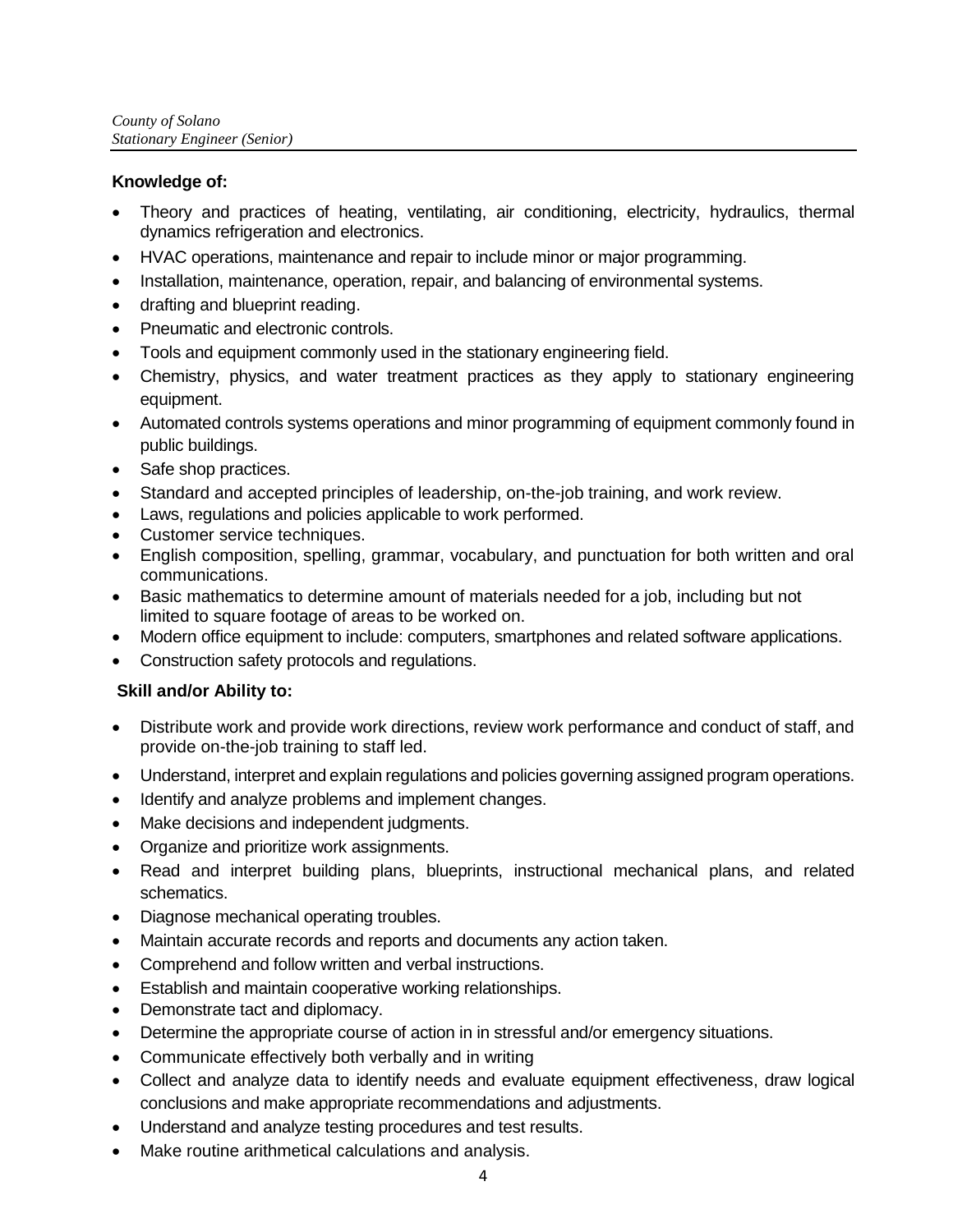- Research regulations, procedures and technical reference materials relating to equipment.
- Use modern office equipment to include computers, smart phones, and related software applications.
- Operate and maintain a variety of tools and forklifts properly and safely

# **PHYSICAL REQUIREMENTS:**

- Mobility and Dexterity: This class typically requires employees to perform the following: (1) balancing, stooping, kneeling, reaching, crawling, fingering, grasping, and repetitive motion; (2) climbing and working safely on ladders and step ladders with a total weight that does not exceed the weight capacity of the ladder or the highest rated capacity of the harnesses and lanyards used for fall protection; and (3) standing or walking during normal work hours on uneven surfaces.
- Lifting, Carrying, Pushing and Pulling Heavy work: This class typically requires employees to perform the following: exerting up to 100 pounds of force occasionally with assistance, and/or up to 50 pounds of force frequently, and /or up to 20 pounds of force constantly to move objects.
- Vision: This class requires employees to have close visual acuity, with or without correction, to prepare and analyze data and figures, view a computer terminal, read, and to distinguish between normal and off shade colors and to read gauges and meters in dimly lighted areas etc. Employees are also required to have depth perception and good eye-to-hand coordination in order to operate a motor vehicle and to operate a variety of hand and power tools.
- Hearing/Talking: This class requires employees to perceive the nature of sounds at normal speaking levels with or without correction, and have the ability to receive detailed information through oral communication. Employees in this class are also required to be able to communicate to express or exchange ideas. Detailed or important instructions must occasionally be conveyed to others accurately, loudly, and/or quickly.

Other: This class typically requires employees to have sufficient sense of smell, and touch to observe equipment functions for normal and abnormal occurrences.

# **WORKING CONDITIONS:**

- Outdoor Work: Employees in this class will often be working outdoors and thus may be subject to exposure to intense noises, fumes, odors, pollens, dust, inadequate lighting, and to unpleasant field conditions including rainy, windy, cold, or hot weather; may be exposed to e.g. insects, rodents, snakes, bees, wasps, spiders, ants, etc.
- Work in an Industrial Area: Employees in this class will often be working in an industrial area and thus will be subject to exposure to moving mechanical parts, electrical currents, toxic agents, fuel, oil, gases, smoke, fumes, odors, dust, and vibrations. Employees may be subject to injuries when working with hand and power tools and equipment.
- Traffic Hazards: Employees in this class will be required to operate a vehicle and thus may be subject to traffic hazards while driving.
- Working at Heights: Employees in this class may be required to work at heights of 50-75 feet above the ground on equipment and structures.

# **OTHER REQUIREMENTS:**

 Background Checks, Reference Checks and Physicals: The County will conduct a background check, a reference check and a physical on candidates prior to appointment to a position within this class.